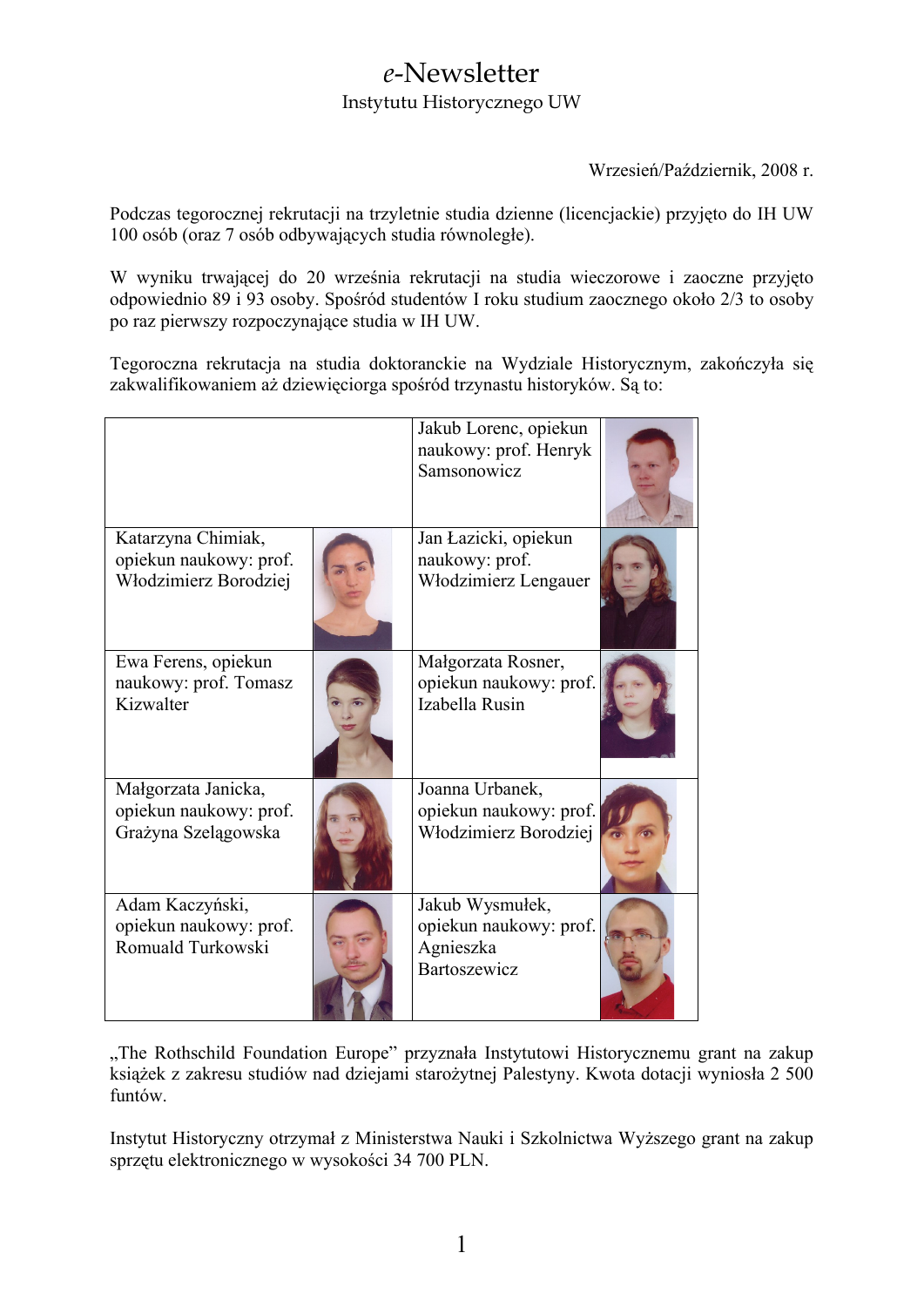## e-Newsletter

#### Instytutu Historycznego UW

W związku z choroba p. Andrzeją Bodytki nie możliwe jest normalne funkcjonowanie pracowni kserograficznej. Tymczasowo Dyrekcja IH UW przekazała nadzór na pracownią p. Jerzemu Wicherkiewiczowi, który będzie dozorował pracujących tam studentów (odpracowujących w ten sposób czesne). Ustalono następujące godziny pracy punktu xero:

> Poniedziałek 9-13 Wtorek 9-14 Czwartek 9-13 Piatek 9-14

24 września odbyło się pierwsze, inaugurujące seminarium im. profesor Anny Żarnowskiej, zorganizowane przez Zespół Badawczy Historii Społecznej Polski XIX i XX wieku. Seminarium, na którym wygłoszono pięć referatów zatytułowane było: "Miasto – przestrzeń i ludzie".

W dniach 22-24 września, w Poznaniu, odbyła się współorganizowane przez IH UW konferencja naukowa, pt.: "Instytucje starożytnego Izraela". Podczas obrad wygłoszono 35 referatów.

W dniach 1-3 października odbyła się organizowana przez IH UW i IH PAN konferencja naukowa pt. 350-lat Unii Hadziackiej.

Wśród tegorocznych laureatów stypendiów przyznawanych przez FNP ponownie sa pracownicy i doktoranci IH UW. Stypendia na rok 2008, w programie Start otrzymali: dr Artur Markowski i mgr Adam Izdebski.

Fundacia im. Lanckorońskich przyznała stypendia na rok 2009. Wśród laureatów sa: dr hab. Jolanta Sikorska-Kulesza, dr Artur Markowski (Londyn) i dr Łukasz Niesiołowski-Spanò  $(Rzym)$ .

Ostatnio pracownicy IH UW opublikowali: